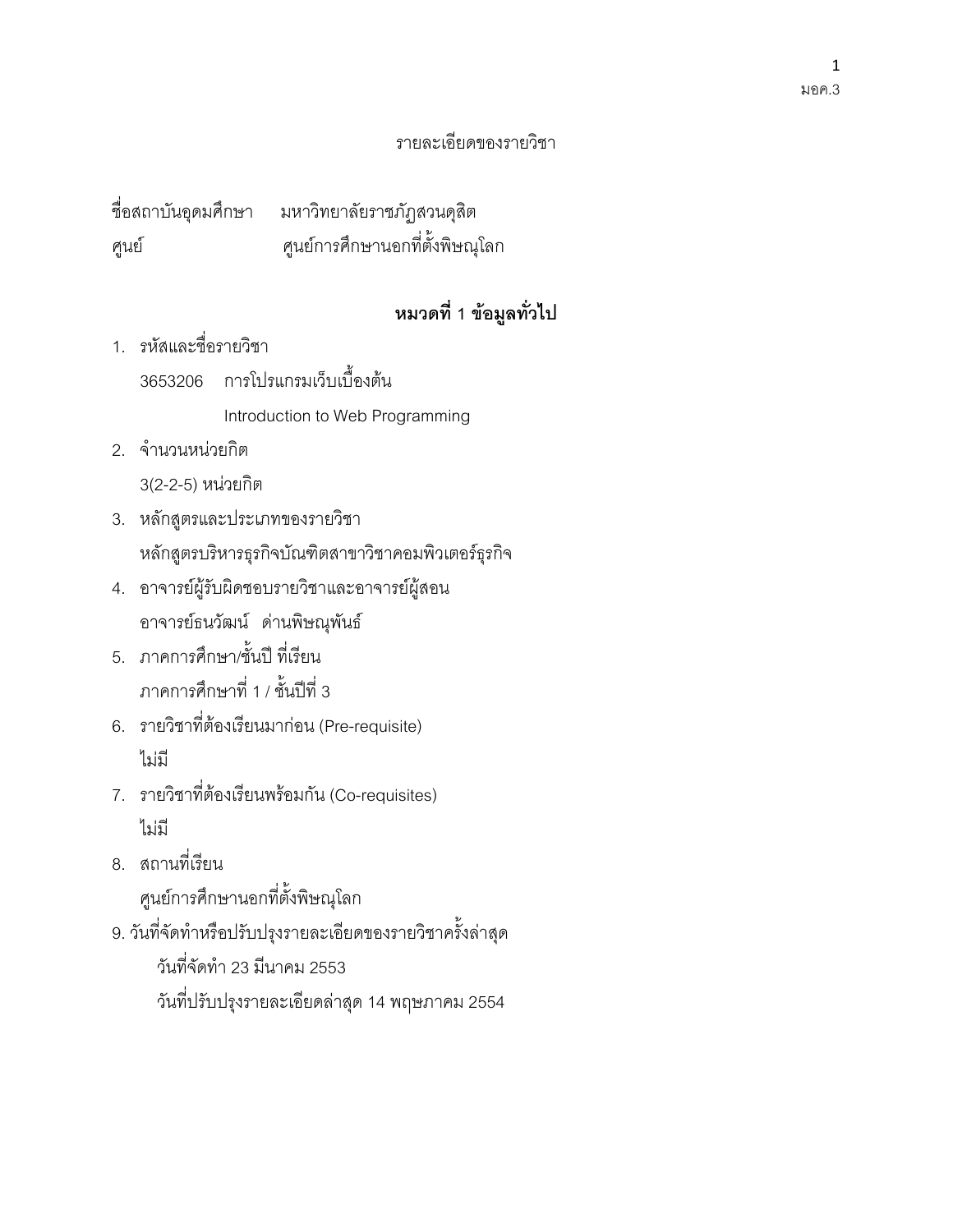# หมวดที่ 2 จุดมุ่งหมายและวัตถุประสงค์

### 1. จุดมุ่งหมายของรายวิชา

- 1. เพื่อให้ผู้เรียนมีความเข้าใจเกี่ยวกับกระบวนการในการในการสร้างเว็บเพจมัลติมีเดียและพาณิชย์ คิเล็กทรคนิกส์
- 2. เพื่อเป็นแนวทางในการพัฒนาโปรแกรมใช้งานเพื่อนำเสนอข้อมูลสารสนเทศและสื่อที่น่าสนใจ
- 3. เพื่อให้เกิดความรู้ ความเข้าใจในหลักการเทคโนโลยีเชื่อมต่อสมัยใหม่กับระบบจัดการฐานข้อมูล ้<br>เปิ้ดงต้น
- 2. วัตถุประสงค์ในการพัฒนา/ปรับปรุงรายวิชา
	- 1. เพื่อให้นักศึกษามีฐานความรู้ที่เป็นรูปธรรมในการศึกษาวิชาการโปรแกรมเว็บเบื้องต้นลำหรับ งานธุรกิจ
	- ่ 2. เพื่อให้นักศึกษามีความรู้ ความเข้าใจวางแผนและตัดสินใจในการสร้างเว็บเพจและนำเสนอ ข้อมูลารสนเทศที่น่าสนใจผ่านเว็บไซต์ในงานธุรกิจได้อย่างมีประสิทธิภาพ

### หมวดที่ 3 ลักษณะและการดำเนินการ

1. คำคลิบายรายวิชา

์ศึกษาระบบการพัฒนาระบบซอฟต์แวร์ที่ใช้สำหรับการสร้างเว็บเพจมัลติมีเดีย และพาณิชย์ อิเล็กทรอนิกส์ในฐานะเป็นเครื่องมือทางธุรกิจการพัฒนาโปรแกรมใช้งานเพื่อนำเสนอข้อมูลสารสนเทศ และสื่อที่น่าสนใจชนิดต่างๆบนเครือข่ายอินทราเน็ติอนเทอร์เน็ตโดยอาศัยหลักการเทคโนโลยีเชื่อมต่อ สมัยใหม่กับระบบจัดการฐานข้อมูลเบื้องต้น

Study of the software development for webpage design, multimedia and electronic commerce as business tools. Development of programs for information propagation and other interactive media on the intranet and internet by using the modern connectivity technology and basic database management systems.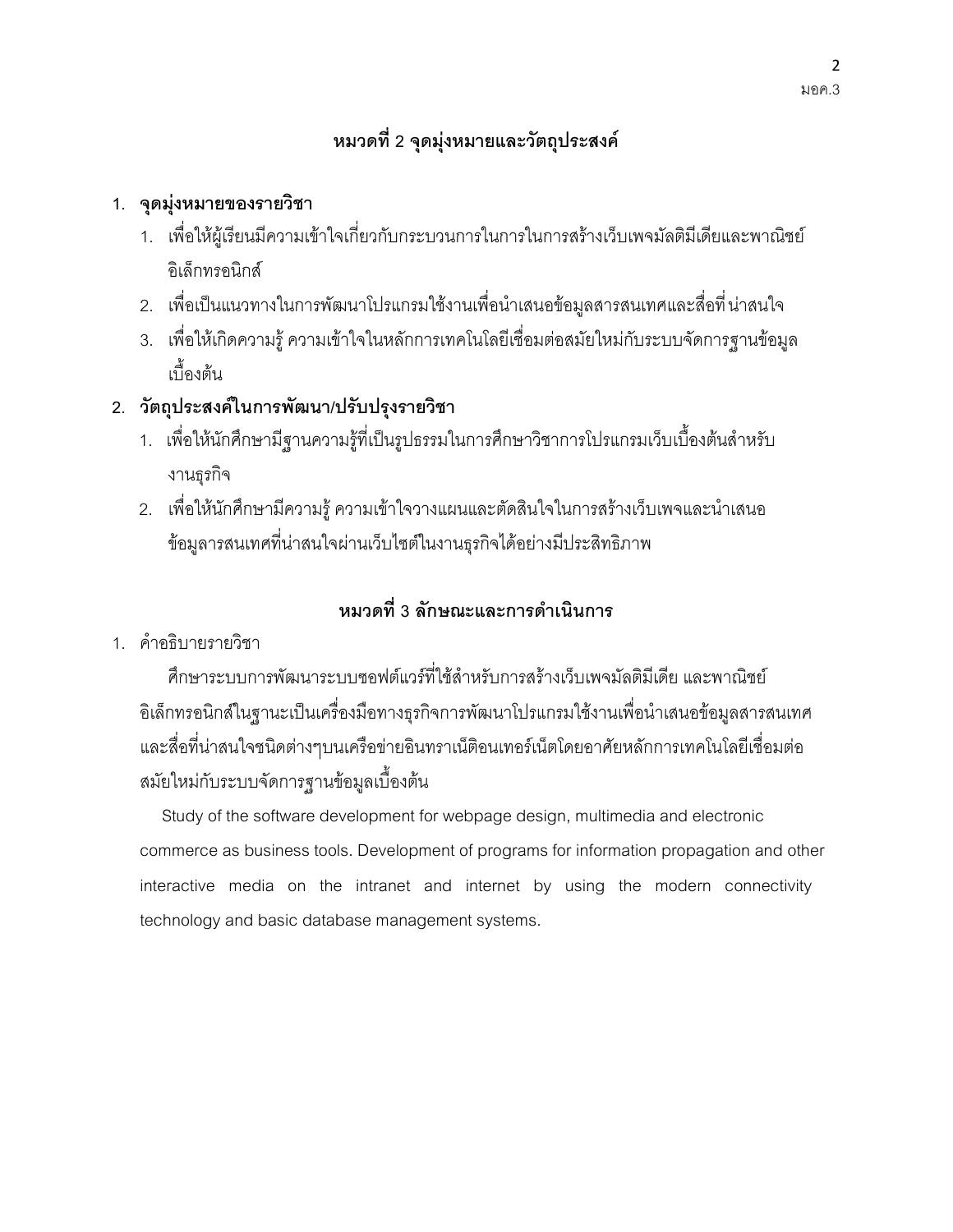# 2 จำบวบชั่วโมงที่ใช้ต่อภาคการศึกษา

| บรรยาย การฝึก  | สอนเสริม           | ปฏิบัติ/งาน<br>ภาคสนาม/การฝึกงาน | การศึกษาด้วย<br>ตนเอง |
|----------------|--------------------|----------------------------------|-----------------------|
| 30 ซ.ม. ต่อภาค | สอนเสริมตามความ    | 30 ซ.ม. ต่อภาค                   | 75 ซ.ม. ต่อภาค        |
| การศึกษา       | ต้องการของนักศึกษา | การศึกษา                         | การศึกษา              |

# .3 จำนวนชั่วโมงต่อสัปดาห์ที่อาจารย์ให้คำปรึกษาและแนะนำทางวิชาการแก่นักศึกษาเป็น รายบุคคล

- ้คาจารย์ประจำรายวิชาประกาศเวลาให้คำปรึกษาผ่านเว็บไซต์คณะ
- ้ อาจารย์จัดเวลาให้คำปรึกษาเป็นรายบุคคลหรือรายกลุ่มตามความต้องการ 1 ชั่วโมงต่อสัปดาห์ (เฉพาะรายที่ตัดงการ)

# หมวดที่ 4 การพัฒนาการเรียนรู้ของนักศึกษา

- 1. คุณธรรมจริยธรรม
	- 1.1 คณธรรมจริยธรรมที่ต้องพัฒนา
		- (1) ตระหนักในคุณค่าคุณธรรมจริยธรรมเสียสละและชื่อสัตย์สุจริต
		- (2) มีวินัยตรงต่อเวลาความรับผิดชอบต่อตนเองและสังคม
		- (3) มีภาวะความเป็นผู้นำและผู้ตามสามารถทำงานเป็นทีมสามารถแก้ไขข้อขัดแย้งและลำดับ ความสำคัญ
		- (4) เคารพสิทธิ รับฟังความคิดเห็นของผู้อื่นรวมทั้งเคารพในคุณค่าและศักดิ์ศรีของความเป็นมนุษย์
		- (5) เคารพกฎระเบียบข้อบังคับต่างๆขององค์กรและสังคม
		- (6) สามารถวิเคราะห์ผลกระทบจากการใช้คอมพิวเตอร์ต่อบุคคลองค์กรและสังคม
		- (7) มีจรรยาบรรณทางวิชาการและวิชาชีพ
	- 1 2 วิธีการสคน
		- 1. สอดแทรกคุณธรรมจริยธรรมโดยเน้นในเรื่องของความรับผิดชอบต่องานิวนัยจรรยาบรรณ ความซื่อสัตย์ต่อตนเองและเพื่อนในกลุ่ม
		- 2. ให้ทำโครงงาน หรือรายงานกลุ่มเพื่อพิจารณาความรับผิดชอบความชื่อสัตย์ต่อหน้าที่เมื่อ ได้รับมคบหมายงานและความตรงต่อเวลาในการส่งงาน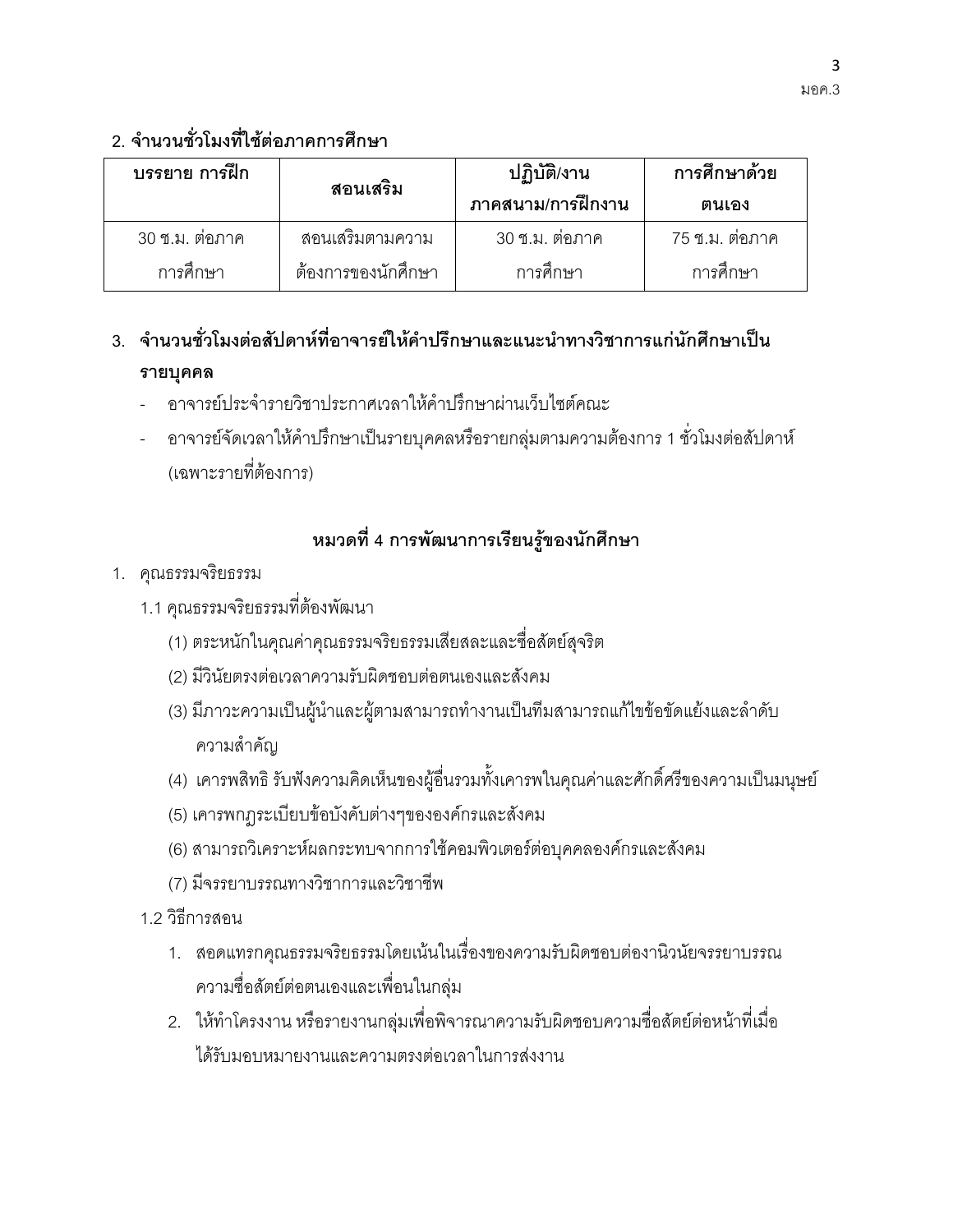1.3 วิธีการประเมินผล

สังเกตพฤติกรรมต่างๆของนักศึกษาที่เกิดระหว่างการทำกิจกรรมภายในห้องเรียนทั้งพฤติกรรม การเรียนการทำรายงานกลุ่มและการสอบ

- 2. ความร้
	- 2.1 ความรู้ที่ต้องได้รับ
		- (1) มีความรู้ความเข้าใจเกี่ยวกับหลักการและทฤษฎีที่สำคัญในเนื้อหาที่ศึกษา
		- (2) สามารถวิเคราะห์ปัญหาเข้าใจและอธิบายความต้องการทางคอมพิวเตอร์รวมทั้งประยุกต์ความรู้ ทักษะและการใช้เครื่องมือที่เหมาะสมกับการแก้ไขปัญหา
		- (3) สามารถวิเคราะห์ออกแบบติดตั้งปรับปรุงระบบคอมพิวเตอร์ให้ตรงตามข้อกำหนด
		- (4) สามารถติดตามความก้าวหน้าทางวิชาการและวิวัฒนาการทางคอมพิวเตอร์
		- (5) รู้ เข้าใจและสนใจพัฒนาความรู้ ความชำนาญทางคอมพิวเตอร์อย่างต่อเนื่อง
		- (6) มีความรู้ในแนวกว้างของสาขาวิชาที่ศึกษาเพื่อให้เล็งเห็นการเปลี่ยนแปลงและเข้าใจผลกระทบ ของเทคโนโลยี่ใหม่ๆ
		- (7) มีประสบการณ์ในการพัฒนาซอฟต์แวร์ประยุกต์
		- (8) สามารถบูรณาการความรู้ในศาสตร์อื่นๆที่เกี่ยวข้อง
	- 2 2 วิธีการสคน
		- 1. บรรยายหัวข้อรายละเอียดต่างๆโดยใช้สื่อ PowerPoint ประกอบการบรรยายโดยให้นักศึกษามี ส่วนร่วมในการสอนด้วยการจัดให้มีการตอบคำถามท้ายบทเรียนหรือออกมาทำกิจกรรมหน้า ชั้นเรียนที่เกี่ยวข้องกับสาระการเรียนรู้
		- 2. การแบ่งกลุ่มทำโครงงานและนำเสนอโครงงาน
	- 2.3 วิกีการประเมินผล
		- 1. สอบปฏิบัติสอบกลางภาคสอบปลายภาค
		- 2. สังเกตพฤติกรรมการเรียนภายในห้องและพฤติกรรมการทำกิจกรรมกลุ่ม
		- 3. ประเมินผลจากการทำรายงานและการมีส่วนร่วมในการนำเสนอรายงานและอภิปรายใน ทั้นเรียน
- 3. ทักษะทางปัญญา
	- 3.1 ทักษะทางปัญญาที่ต้องพัฒนา
		- (1) คิดอย่างมีวิจารณญานและอย่างมีระบบ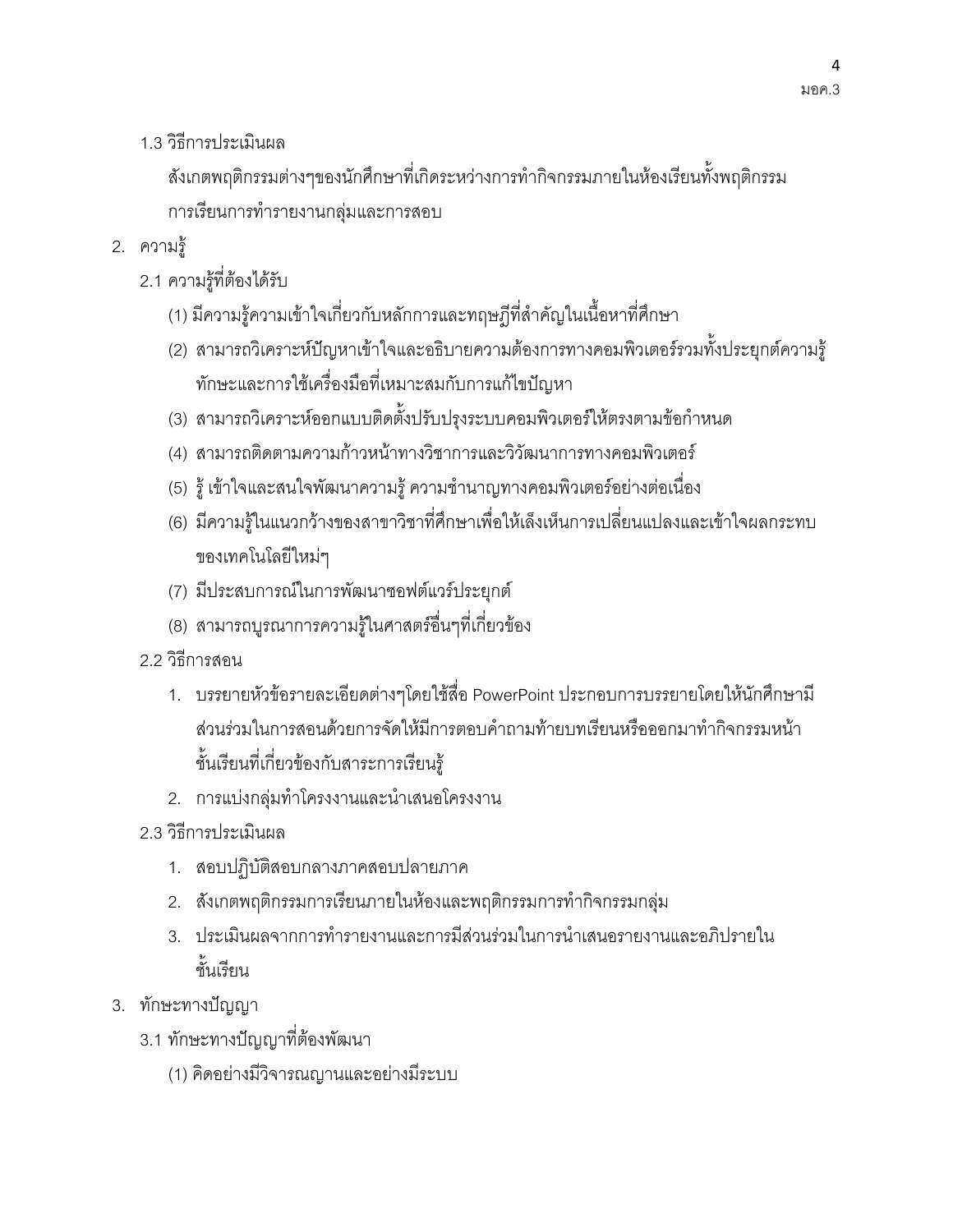- (2) สามารถสืบค้นีตความและประเมินสารสนเทศเพื่อใช้ในการแก้ไขปัญหาอย่างสร้างสรรค์
- (3) สามารถรวบรวมศึกษาวิเคราะห์ และสรุปประเด็นปัญหาและความต้องการ
- (4) สามารถประยุกต์ความรู้ และทักษะกับการแก้ไขปัญหาทางคอมพิวเตอร์ได้อย่างเหมาะสม
- 3 2 วิธีการสคน
	- 1. บรรยายหัวข้อรายละเอียดต่างๆโดยใช้สื่อ Power point ประกอบการบรรยายโดยให้นักศึกษามี ส่วนร่วมในการสอนด้วยการจัดให้มีการตอบคำถามท้ายบทเรียนหรือออกมาทำกิจกรรมหน้า ชั้นเรียนที่เกี่ยวข้องกับสาระการเรียนร้
	- 2. สาธิตวิธีการเขียนภาษา HTML และ CSS เพื่อใช้ในการสร้างเว็บเพจ
	- 3. มอบหมายงานให้นักศึกษาทำโครงการที่กำหนดโดยใช้ความรู้วชานี้เพื่อใช้ในการนำเนื้อหา สาระความรู้ เพื่อเผยแพร่สารสนเทศผ่านเว็บเพจ
- 3.3 วิธีการประเมินผล
	- ให้นักศึกษาฝึกการคิดวิเคราะห์โดยการทำกรณีศึกษา
- 4. ทักษะความสัมพันธ์ระหว่างบุคคลและความรับผิดชอบ
	- 4.1 ทักษะความสัมพันธ์ระหว่างบุคคลและความรับผิดชอบที่ต้องพัฒนา
		- (1) สามารถสื่อสารกับกลุ่มคนหลากหลายสามารถสนทนาทั้งภาษาไทยและภาษาต่างประเทศอย่าง มีประสิทธิภาพ
		- (2) สามารถใช้ความรู้ในศาสตร์มาชี้นำสังคมในประเด็นที่เหมาะสม
		- (3) มีความรับผิดชอบในการกระทำของตนเองรับผิดชอบงานในกลุ่ม
		- (4) สามารถเป็นผู้ริเริ่มแสดงประเด็นในการแก้ไขสถานการณ์ทั้งส่วนตัวและส่วนรวมพร้อมทั้งแสดง จุดยืนอย่างพอเหมาะทั้งของตนเองและของผู้อื่น
		- (5) มีความรับผิดชอบการพัฒนาการเรียนรู้ทั้งของตนเองและทางวิชาชีพอย่างต่อเนื่อง
		- (6) มีความรับผิดชอบการพัฒนาการเรียนรู้ทั้งของตนเองและทางวิชาชีพอย่างต่อเนื่อง
	- 4 2 วิกีการสคน
		- 1. มอบหมายให้ทำโครงงานร่วมกันเป็นกลุ่มโดยเน้นความรู้ที่เรียนในวิชา
		- 2. มอบหมายการบ้านทั้งที่เป็นงานเดี่ยวและงานกลุ่มกับสาระการเรียนรู้
	- 4.3 วิธีการประเมินผล
		- 1. ประเมินตนเองและเพื่อนด้วยแบบฟอร์มที่กำหนด
		- 2. ประเมินโครงงงานที่นำเสนอและพฤติกรรมการทำงานเป็นทีม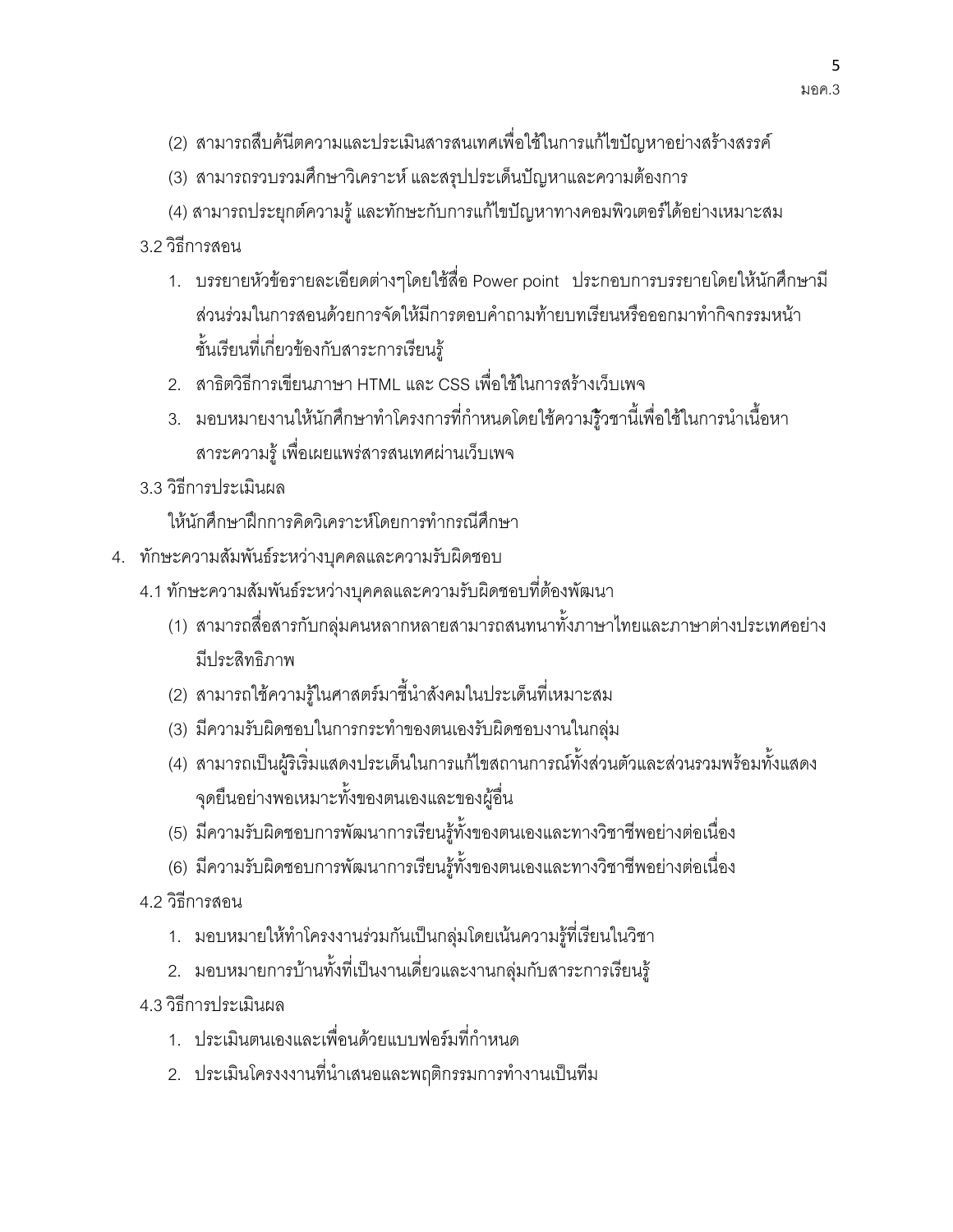- 3. ประเมินพฤติกรรมในห้องเรียนเช่นการเข้าเรียนการมีสวนร่วมในห้องเรียนการส่งงาน เป็นต้น
- .5 ทักษะการวิเคราะห์เชิงตัวเลขการสี่อสารและการใช้เทคโนโลยีสารสนเทศ
	- 5.1 ทักษะการวิเคราะห์เชิงตัวเลขการสื่อสารและการใช้เทคโนโลยีสารสนเทศที่ต้องพัฒนา
		- (1) มีทักษะในการใช้เครื่องมือที่จำเป็ นที่มีอยู่ในปัจจุบันต่อการทำงานที่เกี่ยวกับคอมพิวเตอร์
		- (2) สามารถแนะนำประเด็นการแก้ไขปัญหาโดยใช้สารสนเทศทางคณิตศาสตร์หรือการแสดง สถิติประยุกต์ต่อปัญหาที่เกี่ยวข้องอย่างสร้างสรรค์
		- (3) สามารถสื่อสารอย่างมีประสิทธิภาพทั้งปากเปล่าและการเขียนเลือกใช้รูปแบบของสื่อการนำเสนอ อย่างเหมาะสม
		- (4) สามารถใช้สารสนเทศและเทคโนโลยีสื่อสารอย่างเหมาะสม
	- 5.2 วิกีการสคน
		- 1. มอบหมายงานให้ศึกษาค้นคว้าด้วยตนเองจากเว็บไซตี้สอการสอน e-learning จากแหล่งที่มา ข้อมูลที่น่าเชื่อถือ
		- 2. กำหนดให้นักศึกษาฝึกปฏิบัติจากการเนื้อหาที่ค้นคว้าด้วยตนเองจาก Website
	- 5.3 วิธีการประเมินผล
		- 1. ประเมินผลจากงานที่ให้ศึกษาค้นคว้าและจากชิ้นงานกลุ่มและชิ้นงานเดี่ยว

# ่ หมวดที่ 5 แผนการสุดนและการประเมินผล

#### 1 แผนการสดน

| สัปดาห์       | หัวข้อ/รายละเอียด          | จำนวน          | กิจกรรมการเรียนการสอน                         | ผู้สอน         |
|---------------|----------------------------|----------------|-----------------------------------------------|----------------|
| ที่           |                            | ชั่วโมง        | สื่อที่ใช้                                    |                |
|               | - แนะนำการเรียนการสอน      | $\overline{4}$ | - อาจารย์ผู้สอนปฐมนิเทศแนะนำรายวิชา           | อ.ธนวัฒน์      |
|               | - บทที่ 1 ความรู้เกี่ยวกับ |                | วิธีเรียนและการประเมินวัดผล<br>ด่านพิษณุพันธ์ |                |
|               | อินเทอร์เน็ต               |                | - แจกแนวการสอน                                |                |
|               |                            |                | - บรรยาย                                      |                |
|               |                            |                | - แบบฝึกหัด                                   |                |
| $\mathcal{P}$ | ็บทที่ 2 มาตรฐานเว็บไซต์   | 4              | - บรรยาย                                      | อ.ธนวัฒน์      |
|               |                            |                | - อภิปรายและซักถามในประเด็นที่สนใจ            | ด่านพิษณุพันธ์ |
|               |                            |                | - ศึกษาค้นคว้าจากอินเทอร์เน็ต                 |                |
|               |                            |                | -แบบฝึกหัด                                    |                |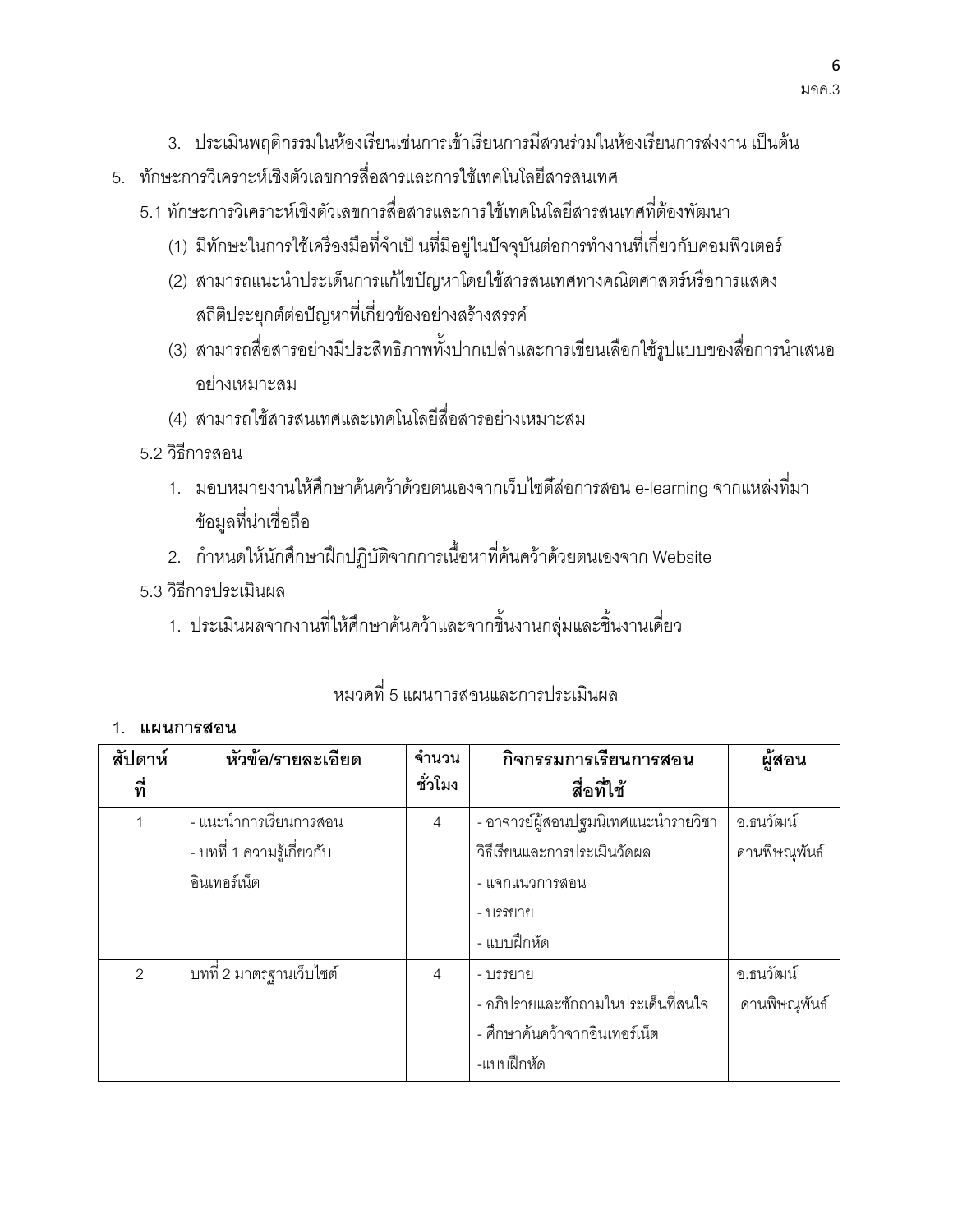| สัปดาห์        | หัวข้อ/รายละเอียด                  | จำนวน          | กิจกรรมการเรียนการสอน              | ผู้สอน         |
|----------------|------------------------------------|----------------|------------------------------------|----------------|
| ที่            |                                    | ชั่วโมง        | สื่อที่ใช้                         |                |
| 3              | บทที่ 3 เริ่มต้นกับ HTMLและ        | $\overline{4}$ | - บรรยาย                           | อ.ธนวัฒน์      |
|                | <b>XHTML</b>                       |                | - อภิปรายและซักถามในประเด็นที่สนใจ | ด่านพิษณุพันธ์ |
|                |                                    |                | - ศึกษาค้นคว้าจากอินเทอร์เน็ต      |                |
|                |                                    |                | -แบบฝึกหัด                         |                |
| $\overline{4}$ | บทที่ 4 การจัดรูปแบบเอกสารและ      | $\overline{4}$ | - บรรยาย                           | อ.ธนวัฒน์      |
|                | ข้อความด้วยภาษา HTML               |                | - อภิปรายและซักถามในประเด็นที่สนใจ | ด่านพิษณุพันธ์ |
|                |                                    |                | - ศึกษาค้นคว้าจากอินเทอร์เน็ต      |                |
|                |                                    |                | -แบบฝึกหัด                         |                |
| 5              | บทที่ 5 การแทรกรูปแบบ ตาราง        | $\overline{4}$ | - บรรยาย                           | อ.ธนวัฒน์      |
|                | แบบฟอร์ม ด้วย HTML                 |                | - อภิปรายและซักถามในประเด็นที่สนใจ | ด่านพิษณุพันธ์ |
|                |                                    |                | - ศึกษาค้นคว้าจากอินเทอร์เน็ต      |                |
|                |                                    |                | -แบบฝึกหัด                         |                |
| 6              | ้บทที่ 6 การกำหนดค่าสีทำให้        | 4              | - บรรยาย                           | อ.ธนวัฒน์      |
|                | เว็บไซต์ติดอันดับใน search         |                | - อภิปรายและซักถามในประเด็นที่สนใจ | ด่านพิษณุพันธ์ |
|                | engine และการแทรก scrip            |                | - ศึกษาค้นคว้าจากอินเทอร์เน็ต      |                |
|                |                                    |                | -แบบฝึกหัด                         |                |
| $\overline{7}$ | บทที่ 7 รู้จักกับสไตล์ชีทเบื้องต้น | $\overline{4}$ | - บรรยาย                           | อ.ธนวัฒน์      |
|                |                                    |                | - อภิปรายและซักถามในประเด็นที่สนใจ | ด่านพิษณุพันธ์ |
|                |                                    |                | - ศึกษาค้นคว้าจากอินเทอร์เน็ต      |                |
|                |                                    |                | -แบบฝึกหัด                         |                |
| 8              | สอบกลางภาค                         |                |                                    |                |
| 9              | ็บทที่ 8 CSS กับการจัด             | $\overline{4}$ | - บรรยาย                           | อ.ธนวัฒน์      |
|                | องค์ประกอบหน้าเว็บ                 |                | - อภิปรายและซักถามในประเด็นที่สนใจ | ด่านพิษณุพันธ์ |
|                |                                    |                | - ศึกษาค้นคว้าจากอินเทอร์เน็ต      |                |
|                |                                    |                | -แบบฝึกหัด                         |                |
| 10             | บทที่ 9 CSS กับการกำหนดรูปแบบ      | $\overline{4}$ | - บรรยาย                           | อ.ธนวัฒน์      |
|                |                                    |                | - อภิปรายและซักถามในประเด็นที่สนใจ | ด่านพิษณุพันธ์ |
|                |                                    |                | - ศึกษาค้นคว้าจากอินเทอร์เน็ต      |                |
|                |                                    |                | -แบบฝึกหัด                         |                |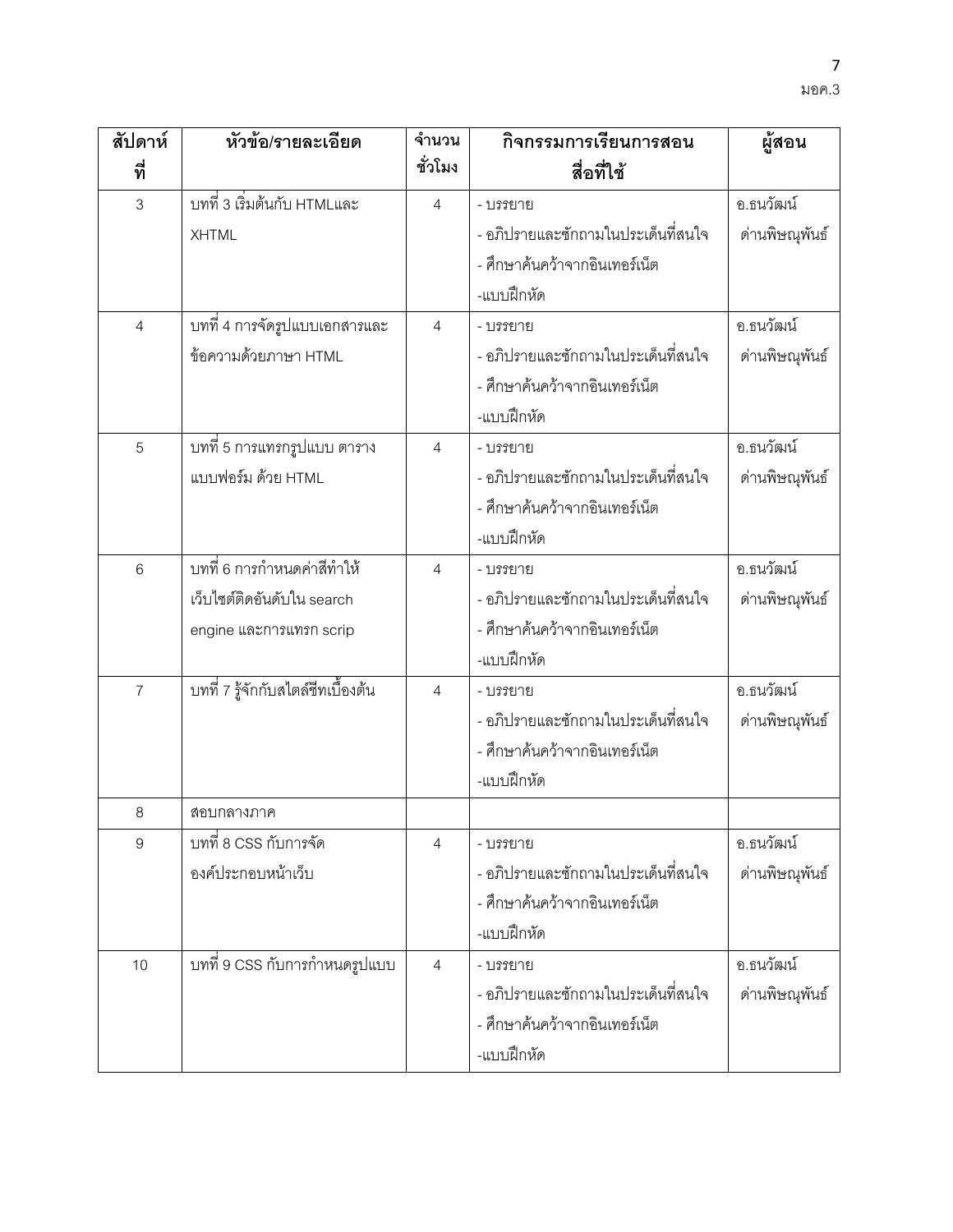| สัปดาห์ที่ | หัวข้อ/รายละเอียด               | จำนวน<br>ชั่วโมง | กิจกรรมการเรียนการสอน<br>สื่อที่ใช้          | ผู้สอน         |
|------------|---------------------------------|------------------|----------------------------------------------|----------------|
| 11         | บทที่ 10 JavaScript             | 4                | - บรรยาย                                     | อ.ธนวัฒน์      |
|            |                                 |                  | - อภิปรายและซักถามในประเด็นที่สนใจ           | ด่านพิษณุพันธ์ |
|            |                                 |                  | - ศึกษาค้นคว้าจากอินเทอร์เน็ต                |                |
|            |                                 |                  | -แบบฝึกหัด                                   |                |
| 12         | ็บทที่ 11 การ Upload ข้อมูลผ่าน | 4                | - บรรยาย                                     | อ.ธนวัฒน์      |
|            | เครื่องแม่ข่ายและเรียกใช้       |                  | - คภิปรายและซักถามในประเด็นที่สนใจ           | ด่านพิษณุพันธ์ |
|            |                                 |                  | - ศึกษาค้นคว้าจากอินเทอร์เน็ต                |                |
|            |                                 |                  | -แบบฝึกหัด                                   |                |
| $13 - 14$  | มอบหมายงานให้นักศึกษาทำงาน      | 8                | 1. เปิดโอกาสให้นักศึกษาซักถามใน<br>อ.ธนวัฒน์ |                |
|            | กลุ่ม                           |                  | ประเด็นที่สนใจ<br>ด่านพิษณุพันธ์             |                |
|            |                                 |                  | 2. สร้างเว็บไซต์ด้วยภาษา HTML และ            |                |
|            |                                 |                  | <b>CSS</b>                                   |                |
| 15         | ทบทวนบทเรียน                    | 4                | เปิดโอกาสให้นักศึกษาซักถามในประเด็น          | อ.ธนวัฒน์      |
|            |                                 |                  | ที่สนใจ                                      | ด่านพิษณุพันธ์ |
| 16         | สอบปลายภาค                      |                  |                                              |                |

หมายเหตุ อาจมีการปรับเปลี่ยนตามความเหมาะสม

### 2. แผนการประเมินผลการเรียนรู้

| กิจกรรมที่     | ผลการเรียนรู้                                 | วิธีการประเมิน    | สัปดาห์ที่ | สัดส่วนของการ |
|----------------|-----------------------------------------------|-------------------|------------|---------------|
|                |                                               |                   | ประเมิน    | ประเมินผล     |
|                | 1.1, 1.2, 1.5                                 | เข้าเรียน         | $1 - 16$   | 10            |
| 2              | 1.1, 1.2, 1.4, 1.5, 2.1, 2.2, 2.3, 2.5, 2.6,  | การนำเสนองานเดียว | 6          | 20            |
|                | 2.8, 3.1, 3.3, 4.4, 4.6, 5.3                  |                   |            |               |
| 3              | 1.1, 1.2, 1.3, 1.4,, 2.1, 2.2, 2.3, 2.5, 2.6, | น้ำเสนองานกลุ่ม   | $11 - 12$  | 20            |
|                | 2.8, 3.1, 3.2, 4.2, 4.4, 4.5, 5.3             |                   |            |               |
| $\overline{4}$ | 1.1, 1.5, 2.1, 3.1, 3.3                       | ิสถบกลางภาค       | 8          | 20            |
| 5              | 3.1, 3.2, 3.4, 5.3, 5.4                       | ิสอบปลายภาค       | 16         | 30            |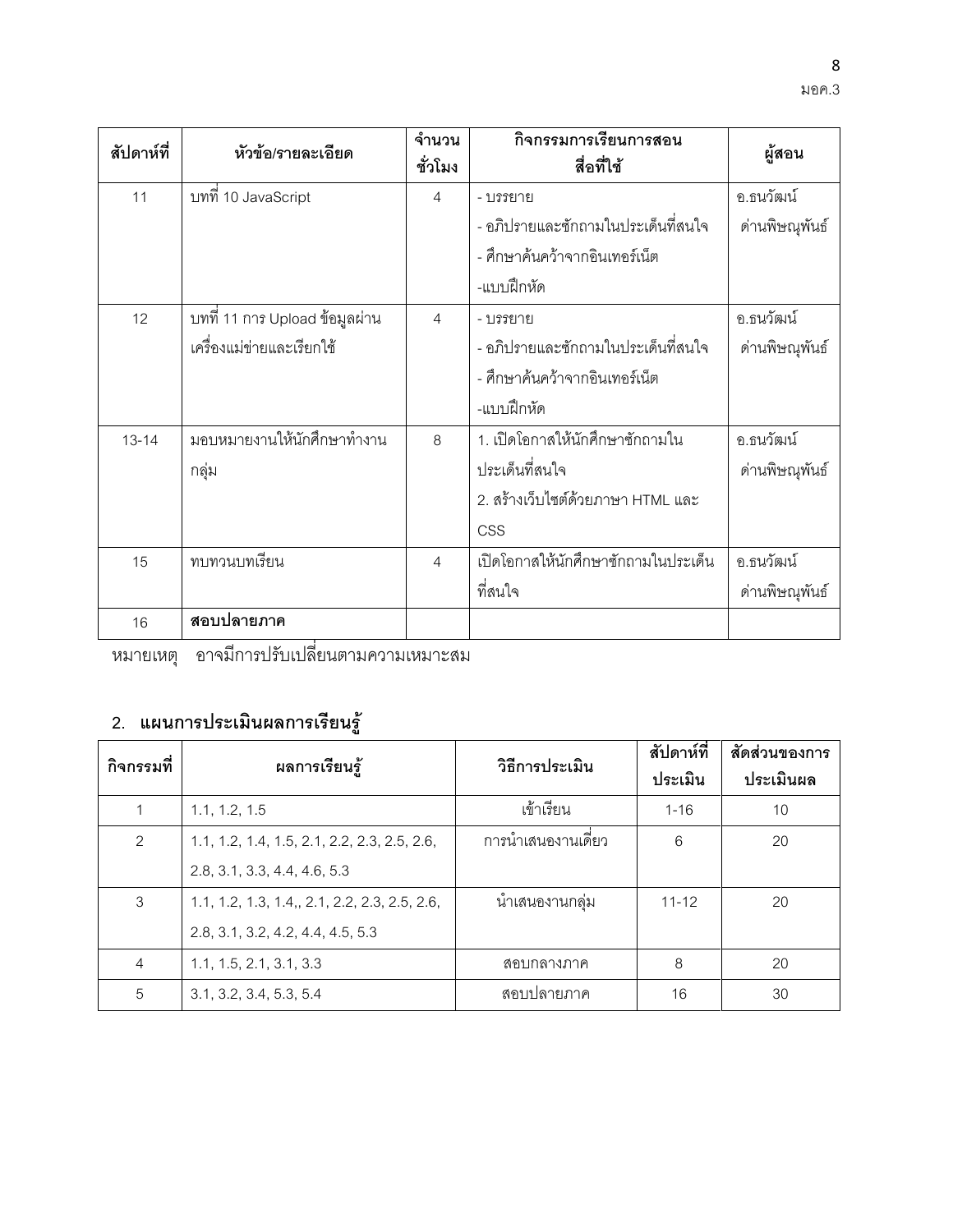### หมวดที่ 6 ทรัพยากรประกอบการเรียนการสอน

1. เอกสารและตำราหลัก

เอกสารประกอบการสอนรายวิชา 3653206 <u>การโปรแกรมเว็บเบื้องต้น</u>. โดยอาจารย์ชวาลิน เนียมสอน

- 2. เอกสารและข้อมูลสำคัญ เอกสารประกอบการสอนรายวิชา 3653206 <u>การโปรแกรมเว็บเบื้องต้น</u> โดยอาจารย์ชวาลิน เนียมสอน
- 3. เอกสารและข้อมูลแนะนำ
	- W3schools, company, (n.d.), CSS Basic. Retrieved April 22, 2011, from W3schools Web site: http://www.w3schools.com/css/css\_intro.asp

บัญชา ปะสี่ละเตสัง.(2551). <u>ออกแบบและพัฒนาเว็บด้วย DHTML</u>. กรุงเทพมหานคร: ซีเอ็ดยูเคชั่น. บุญญาดา ช้อนขุนทด. (2549). อินไซท์ Illustrator CS2. กรุงเทพฯ : โปรวิชั่น.

- พิรพร หมุนสนิท และวันวิสาข์ วิชา.(2551).พื้นฐานการโปรแกรมบนเว็บ(Web Programming Fundamentals). กรุงเทพมหานคร: เคทีพี คอมพ์แอนด์คอนซัลท์.
- พิรพร หมุนสนิท และอัจจิมา เลี้ยงอยู่. (2553). การพัฒนาเว็บไซต์ด้วย XHTML, CSS และ JavaScript. กรุงเทพมหานคร: เคทีพี คอมพ์แอนด์คอนซัลท์.

ภาษิต เครื่องเนียม. (2549). หัดสร้างเว็บไซต์ด้วย Dreamweaver 8 ฉบับมือใหม่.นนทบุรี : ไอดีซี. มณีโชติ สมานไทย. (2544). สร้างเว็บเพจแบบมืออาชีพด้วย HTML. กรุงเทพฯ : สำนักพิมพ์อินโฟเพรส.

### หมวดที่ 7 การประเมินและปรับปรุงการดำเนินการของรายวิชา

- 1. กลยุทธ์การประเมินประสิทธิผลของรายวิชาโดยนักศึกษา
- การสนทนากลุ่มระหว่างผู้สอนและผู้เรียน
- การสังเกตการณ์จากพฤติกรรมของผู้เรียน
- แบบประเมินผู้สอนและแบบประเมินรายวิชา
- ขอเสนอแนะผ่านเว็บที่อาจารย์ผู้สอนได้จัดทำเป็นช่องทางการสื่อสารกับนักศึกษา
- 2. กลยุทธ์การประเมินการสอน
- M -
- การทวนสอบผลประเมินการเรียนรู้